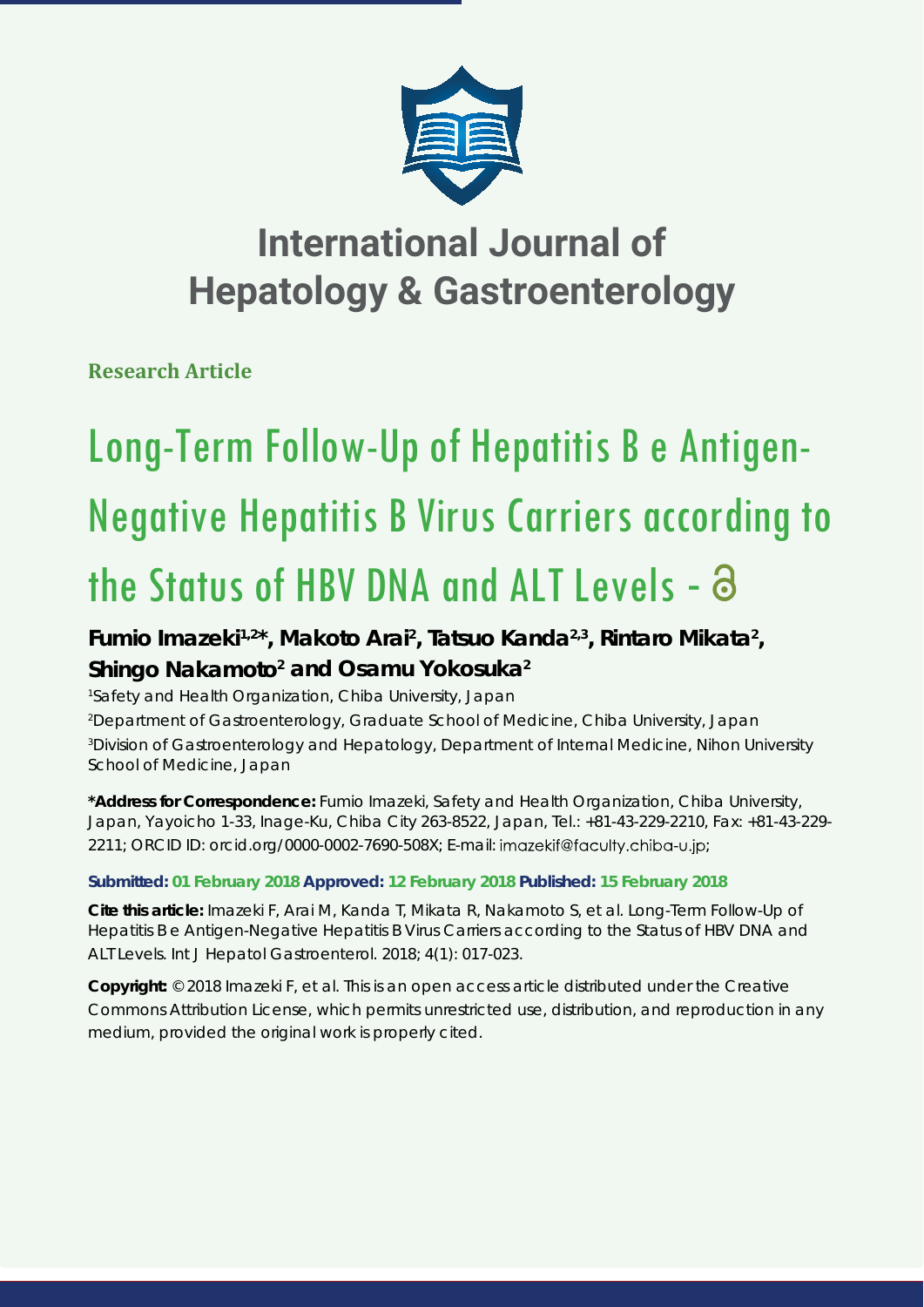#### **STRUCTURED ABSTRACT**

**Background and Aims:** We examined the long-term prognosis of hepatitis B e antigen (HBeAg)-negative carriers according to the status of HBV DNA and ALT levels.

**Methods**: A total of 198 HBeAg-negative carriers visiting Chiba University Hospital between 2002 and 2005 were followed retrospectively for a median duration of 7.6 years. They were divided into 4 groups according to their maximal levels of HBV DNA and ALT, and were evaluated three times or more during the first year of follow-up: group A: 68 patients with HBV DNA <4 log copies (LC)/ml and ALT ≤30IU/l, group B: 31 with HBV DNA <4LC/ml and ALT >30IU/l, group C: 35 with HBV DNA ≥4LC/ml and ALT ≤30IU/l, group D: 64 with HBV DNA ≥4LC/ml and ALT >30IU/l.

**Results**: Hepatocellular Carcinoma (HCC) developed in 1, 0, 2 and 6 patients in groups A, B, C and D, respectively. These 9 patients were all cirrhotic except for 1 each in groups C and D. A significant factor associated with HCC development was cirrhosis, hepatitis flareup, HBcrAg, AST, G-GTP, AFP, HBV DNA levels and platelet counts. Two patients died during follow-up, 1 of gastrointestinal bleeding and the other of HCC. Among 68 patients in group A, none developed hepatitis flare-up defined as ALT >80 IU/L and HBV DNA ≥4LC/ml.

Conclusions: HBeAg-negative carriers with HBV DNA<4 LC/ml and ALT≤30 during the first year of follow-up showed favorable prognosis if inactive cirrhosis could be excluded.

**Keywords**: Hepatitis B virus; Hepatitis B e antigen-negative carrier; Hepatocellular carcinoma; Inactive carrier; Prognosis.

#### **ABBREVIATIONS**

HBeAg: Hepatitis B e Antigen; HBV: Hepatitis B Virus; HBV DNA: Hepatitis B Virus Deoxyribonucleic acid; HBcrAg: Hepatitis B corerelated Antigen; HBsAg: Hepatitis B Surface Antigen; AST: Aspartate Aminotransferase; ALT: Alanine Aminotransferase; G-GTP: γ-Glutamyl Transpeptidase; APRI: Aspartate Aminotransferase to Platelet Ratio Index; AFP: α-Fetoprotein; BMI: Body Mass Index; CLEIA: Chemiluminescence Enzyme Immunoassay; ELISA: Enzyme-Linked Immunosorbent Assay; ROC: Receiver Operating Characteristic.

#### **INTRODUCTION**

Hepatitis B Virus (HBV) infection is a world-wide health problem, especially in Asia, with persistent infection of an estimated 240 million people, causing a variety of liver diseases including acute hepatitis, fulminant hepatitis, chronic hepatitis, cirrhosis and hepatocellular carcinoma [1].

The natural history of HBV infection has 5 major phases: immune tolerant, immune clearance; HBeAg-positive active infection, low replicative; HBV inactive carrier, reactivation; HBeAg-negative active infection, and HBsAg loss/occult infection [2]. Because HBsAg loss, one of the most important end-points in the antiviral treatment of chronic hepatitis B, is a rare event, around one percent /year [3-6], the low replicative phase is considered to be a common end-point of chronic hepatitis B in practical settings. Low replicative phase, known as inactive carrier with anti-HBe, was defined as being anti-HBe positive, with HBV DNA <4 log copies/ml, persistently normal levels of ALT, and absence of significant hepatitis by liver biopsy [7,8]. However, patients with probable inactive carrier sometimes show fluctuation of HBV DNA and ALT levels during follow-up, and liver biopsy is sometimes difficult to perform during routine examinations, which makes the diagnosis of inactive carrier difficult in practical settings.

Previous reports showed that 10 to 30% of probable inactive carriers experienced one or more reactivations of anti-HBe-positive hepatitis, characterized by a rise in HBV DNA> 4 log copies/ml accompanied by ALT elevations [9-12].

We investigated the prognosis of HBeAg-negative carriers for a retrospective median of 7.6 years after dividing them into 4 groups according to the status of HBV DNA and ALT levels during the first year of follow-up in the present study.

#### **METHODS**

#### **Patients**

Patients of 454 consecutive HBsAg-positive patients who visited Chiba University Hospital between January 2002 and December 2005, a total of 198 patients were enrolled in this study. The inclusion criteria were HBsAg positive and HBeAg negative for more than 6 months with no restrictions on HBV DNA levels. The criteria for exclusion were: 1) follow-up period less than 13 months, 2) co-infection with hepatitis C virus, hepatitis D virus or human immunodeficiency virus, 3) autoimmune hepatitis, primary biliary cholangitis, hemochromatosis, Wilson's disease, or alcoholic liver disease, 4) hepatocellular carcinoma, 5) previous treatment with antiviral drugs such as interferon or nucleos(t)ide analogues, 6) complications such as chronic renal failure, collagen diseases or extrahepatic malignancies.

The diagnosis of cirrhosis was based on histological findings by liver biopsy or abdominal ultrasonographical findings, together with clinical features such as the presence of oesophageal varices, or platelet counts less than 10<sup>5</sup>/μl because of hypersplenism [13].

They were followed for a median of 7.6 years (range, 1.2-9.1 years). The follow-up was continued until the last visit, administration of antiviral drugs, HCC development, or the patient's death.

The definition of an inactive carrier was proposed by the Japan Society of Hepatology as follows: remaining HBeAg negative, serum ALT ≤30 IU/l and HBV DNA <4 log copies/ml, evaluated at least three times during follow-up of at least one year [14]. Therefore, patients were classified into 4 groups according to the maximal levels of HBV DNA and ALT during the 1st year of follow-up, with evaluation 3 times or more during the first year: group A, 68 patients with HBV DNA <4 log copies/ml and ALT ≤30 IU/l; group B, 31 with HBV DNA <4 log copies/ml and ALT >30 IU/l; group C, 35 with HBV DNA ≥4 log copies/ml and ALT  $\leq$ 30 IU/l; group D, 64 with HBV DNA ≥4 log copies/ml and ALT >30 IU/l (Table 1). The frequency of total evaluations during follow-up was 1.92/year, 2.45/year, 2.69/year and 3.81/year in groups A, B, C, and D, respectively. The frequency of evaluations after the first year of follow-up was 1.72/year, 2.30/year, 2.50/year and 3.50/year in groups A, B, C and D, respectively.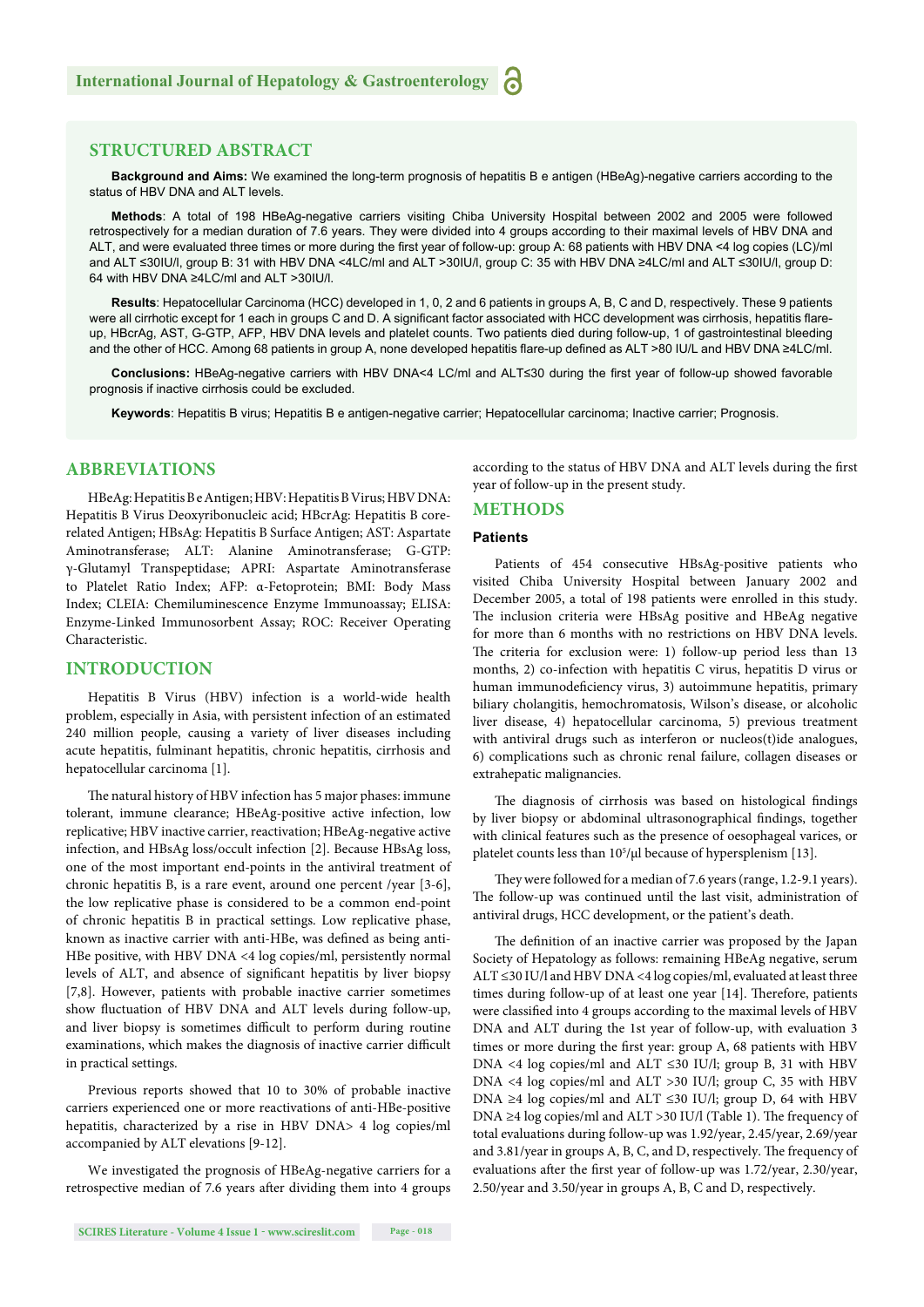#### **International Journal of Hepatology & Gastroenterology**

This study was approved by the ethics committee of Chiba University, Japan (permission number 1375), and conformed to the Helsinki Declaration.

#### **Laboratory data**

HBV DNA was quantified by Amplicore monitor assay (Roche Diagnostics, Tokyo, Japan) with a dynamic range of 2.6 to 7.6 log copies/ml. The HBsAg level was measured using the Chemiluminescence Enzyme Immunoassay (CLEIA)-based HISCLR HBsAg assay (Sysmex Co. Ltd., Kobe, Japan) with a range of -1.5 to 3.3 log IU/ml. End titer was determined by diluting samples with normal human serum when initial results exceeded the upper limit of the assay range. The HBcrAg level was measured using a CLEIA HBcrAg assay kit with a fully automated Lumipulse System analyzer (Fuji Rebio Inc., Tokyo, Japan) with a range of 3.0 to 6.8 log U/ ml. The HBeAg and anti-HBe levels were determined by Enzyme-Linked Immunosorbent Assay (ELISA; Abbott Laboratory, Chicago, IL, USA). The six major genotypes of HBV (A–F) were determined by ELISA (HBV Genotype EIA; Institute of Immunology Co. Ltd., Tokyo, Japan). APRI (AST to platelet ratio index) was calculated as AST level (IU/l)/upper limit of normal of AST level (IU/l)/platelet count (109 /L) x100 [15], and the FIB-4 index was calculated as [age (years) x AST level (IU/l)]/ [platelet count (10<sup>9</sup>/L) x ALT level (IU/L)] [16].

#### **Imaging methods to detect HCC**

Abdominal ultrasonography was performed at least every 6 to 12 months to detect HCC, and if the possibility of HCC existed, further evaluation, such as by computed tomography, magnetic resonance imaging, hepatic angiography, or tumor biopsy guided by ultrasonography, was performed.

#### **STATISTICAL ANALYSIS**

Mann Whitney U-test or Student's t test and Fisher's exact test were used to analyze quantitative and qualitative data, respectively. Cumulative occurrence curves of HCC development and hepatitis flare-up were determined by the Kaplan-Meier method and the differences between groups were assessed by the log-rank test. The diagnostic performance of HBsAg titers and HBV DNA levels was evaluated by Receiver Operating Characteristic (ROC) curve. Statistical procedures were performed using Stat View statistical software version 5 (SAS Institute Inc.). P values <0.05 were considered significant.

#### **RESULTS**

#### **Comparison of baseline characteristics among groups A, B, C and D**

Among 99 patients with HBV DNA <4 log copies/ml (groups A and B), 31 patients with ALT >30 IU/l (group B) showed higher frequency of male gender, higher levels of BMI and AFP, and also higher AST, ALT, G-GTP levels and APRI scores at enrolment, but there was no difference in HBV DNA levels between the two groups (Table 1). Furthermore, among 64 patients in group A and 29 in group B, in whom abdominal ultrasonography was conducted at enrolment, patients in group B showed higher frequency of fatty liver than those in group A (11/64, 17.2% vs 13/29, 44.8%, *p* = 0.0093).

|                                   | Table 1: Baseline characteristics of anti-HBe antibody-positive patients according to the levels of HBV DNA and ALT during the 1st year of follow-up. |                                                                                          |                                           |                                    |                  |                  |                  |                  |                                           |                  |
|-----------------------------------|-------------------------------------------------------------------------------------------------------------------------------------------------------|------------------------------------------------------------------------------------------|-------------------------------------------|------------------------------------|------------------|------------------|------------------|------------------|-------------------------------------------|------------------|
|                                   | Group A<br>(HBV DNA<4 & ALT<br>$\leq$ 30)                                                                                                             | Group B<br>(HBV DNA<4 &<br>ALT>30)                                                       | Group C<br>(HBV DNA≥4 & ALT<br>$\leq$ 30) | Group D<br>(HBV DNA≥4 &<br>ALT>30) | Groups<br>A vs B | Groups<br>C vs D | Groups<br>A vs C | Groups<br>A vs D | Groups<br>B vs C                          | Groups<br>B vs D |
| Patient number, n                 | 68                                                                                                                                                    | 31                                                                                       | 35                                        | 64                                 |                  |                  |                  |                  |                                           |                  |
| Age (range), years                | 45 (5, 73)                                                                                                                                            | 46 (7, 69)                                                                               | 50 (15, 86)                               | 47 (23, 72)                        | 0.6371           | 0.4595           | 0.3916           | 0.7724           | 0.2499                                    | 0.4946           |
| Male $(\%)$                       | 29 (43)                                                                                                                                               | 26 (84)                                                                                  | 12(34)                                    | 38 (59)                            | 0.0002           | 0.0213           | 0.5245           | 0.5850           | < 0.0001                                  | 0.0200           |
| BMI (range), kg/m <sup>2</sup>    | 21.3 (16.7, 30.3)                                                                                                                                     | 24.3 (16.9, 31.2)                                                                        | 21.5 (18.1, 34.7)                         | 22.9 (16.7, 29.7)                  | 0.0207           | 0.1233           | 0.7214           | 0.2158           | 0.0145                                    | 0.0719           |
| Genotype (A/B/C/D/<br>UD)         | 3/10/44/1/8                                                                                                                                           | 1/1/23/0/5                                                                               | 1/10/24/0/0                               | 2/15/43/1/2                        | 0.4552           | 0.7588           | 0.1343           | 0.3146           | 0.0071                                    | 0.0321           |
| HBV DNA (range),<br>log copies/ml | $2.8$ (< $2.6$ , $3.9$ )                                                                                                                              | $<2.6$ ( $<2.6$ , 3.5)                                                                   | $4.1$ (<2.6, 5.9)                         | 5.2(3.3, >7.6)                     | 0.0929           | < 0.0001         |                  |                  | $\leq$ 0.0001 $\leq$ 0.0001 $\leq$ 0.0001 | < 0.0001         |
| HBcrAg (range),<br>logU/ml        | $<$ 3.0 ( $<$ 3.0, 5.5)                                                                                                                               | $<$ 3.0 ( $<$ 3.0, $>$ 6.8)                                                              | $<$ 3.0 ( $<$ 3.0, 6.0)                   | $<$ 3.0 ( $<$ 3.0, $>$ 6.8)        | 0.2129           | < 0.0040         | 0.9511           | < 0.0001         | 0.9511                                    | 0.0070           |
| HBsAq (range),<br>logIU/ml        | $3.2$ ( $-1.2$ , $4.6$ )                                                                                                                              | $2.6$ ( $-1.2, 4.6$ )                                                                    | 3.4(1.9, 4.6)                             | $3.4(-0.5, 4.9)$                   | 0.5736           | 0.4124           | 0.1302           | 0.0446           | 0.1302                                    | 0.0167           |
| AST (range), IU/I                 | 19 (11, 32)                                                                                                                                           | 26 (15, 84)                                                                              | 21 (10, 29)                               | 33 (16, 133)                       | < 0.0001         | < 0.0001         | 0.0043           | < 0.0001         | 0.0043                                    | 0.0471           |
| ALT (range), IU/I                 | 16(7, 28)                                                                                                                                             | 32 (13, 143)                                                                             | 18 (6, 27)                                | 41 (14, 153)                       | < 0.0001         | < 0.0001         | < 0.0001         |                  | $< 0.0001$ $< 0.0001$                     | 0.0747           |
| G-GTP (range), IU/I               | 16(6, 71)                                                                                                                                             | 32 (13, 124)                                                                             | 16(8, 54)                                 | 29 (12, 242)                       | < 0.0001         | < 0.0001         | < 0.0001         | < 0.0001         | < 0.0001                                  | 0.3446           |
| AFP (range), ng/ml                | 2.6(0.5, 10.4)                                                                                                                                        | 3.0(1.3, 19.8)                                                                           | 2.6(1.2, 23.6)                            | 3.1(1.2, 105)                      | 0.0434           | 0.3212           | 0.2775           | 0.0097           | 0.4894                                    | 0.8423           |
| Platelets (range),<br>$x104/\mu$  | 21.7 (7.2, 40.0)                                                                                                                                      | 23.2 (6.5, 40.7)                                                                         | 23.1 (9.6, 33.4)                          | 20.2 (5.1, 34.0)                   | 0.4688           | 0.0191           | 0.6470           | 0.0168           | 0.8903                                    | 0.0137           |
| <b>APRI</b>                       |                                                                                                                                                       | $0.279(0.108, 0.715)$ $0.361$ (0.112, 1.248) $0.287(0.101, 0.884)$ $0.485(0.166, 4.040)$ |                                           |                                    | 0.0005           | < 0.0001         | 0.5969           | < 0.0001         | 0.0051                                    | 0.0087           |
| FIB-4 index                       |                                                                                                                                                       | $(1.020(0.060, 4.130)(0.960(0.140, 3.020)(1.035(0.400, 3.590))(1.240(0.360, 8.650))$     |                                           |                                    | 0.8474           | 0.2796           | 0.6598           | 0.0524           | 0.4822                                    | 0.0789           |
| Cirrhosis (%)                     | 2(2.9)                                                                                                                                                | 4(12.9)                                                                                  | 1(2.9)                                    | 7(10.9)                            | 0.0749           | 0.2536           | >0.9999          | 0.0893           | 0.1786                                    | 0.7452           |
| Follow-up period<br>(month)       | 97 (15, 109)                                                                                                                                          | 96 (14, 108)                                                                             | 89 (36, 109)                              | 80 (16, 109)                       | 0.1044           | 0.1179           | 0.1602           | 0.0015           | 0.6026                                    | 0.3590           |
| NA treatment                      | 0                                                                                                                                                     | 0                                                                                        | $\overline{7}$                            | 17                                 | $\blacksquare$   | 0.6246           | 0.0003           | < 0.0001         | 0.0120                                    | 0.0010           |

HBV, hepatitis B virus; BMI, body mass index; UD, undetermined; HBcrAg, hepatitis B core-related antigen; HBsAg, hepatitis B surface antigen; AST, aspartate aminotransferase; ALT, alanine aminotransferase; G-GTP, γ-glutamyl transpeptidase; APRI, aspartate aminotransferase to platelet ratio index; AFP, α-fetoprotein, NA, nucleos(t)ide analogues. The number of patients who received NA treatment during the follow-up period are shown.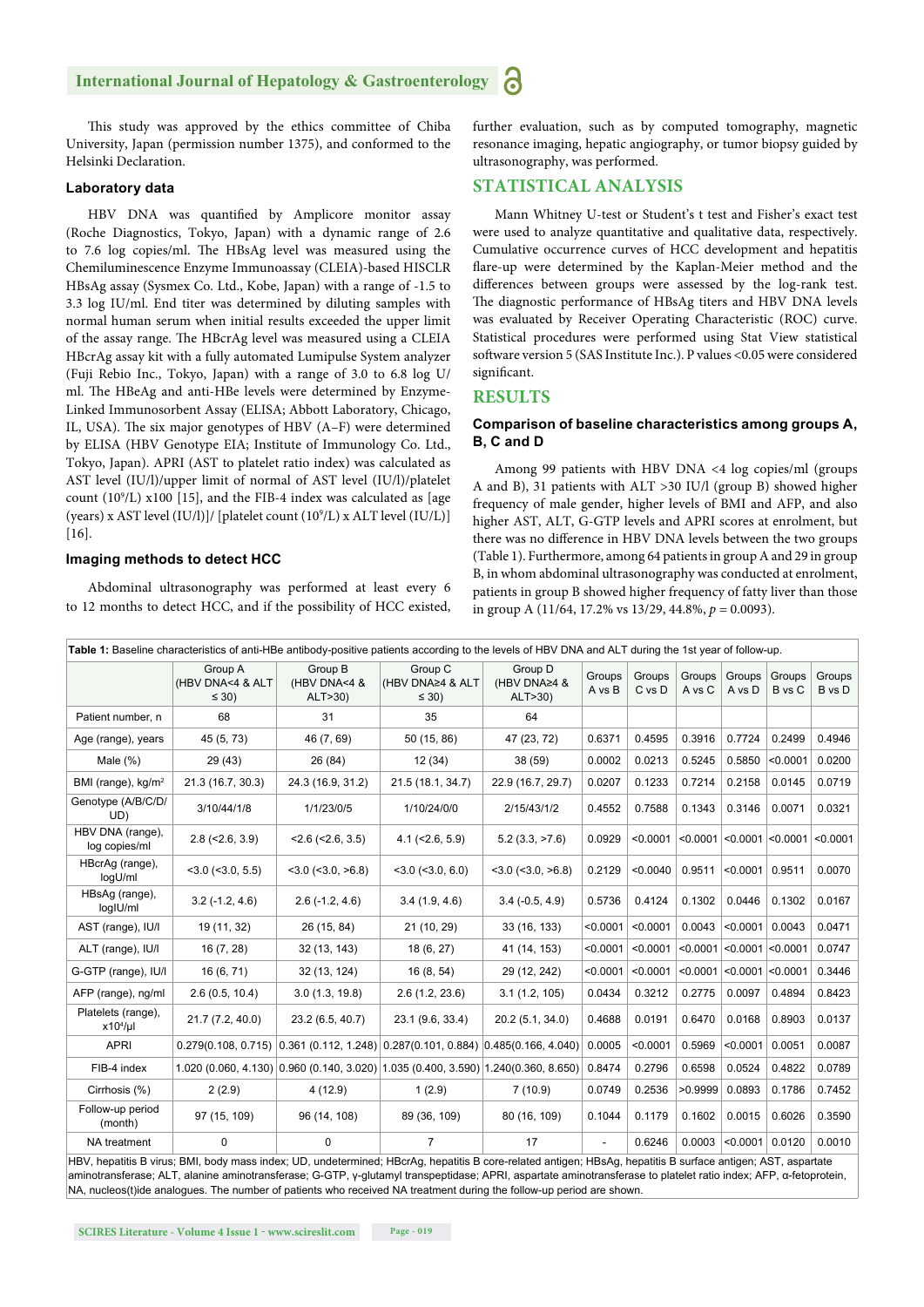Among 99 patients with HBV DNA ≥4 log copies/ml (groups C and D), 64 patients with ALT >30 IU/l (group D) showed higher frequency of male gender, higher levels of HBV DNA and HBcrAg, lower platelet count, in addition to higher levels of AST, ALT, G-GTP and APRI scores than 35 patients with ALT ≤30 IU/l (group C) at enrolment (Table 1).

Among 103 patients with ALT  $\leq$ 30 IU/l (groups A and C), there were no difference between the 2 groups except for HBV DNA levels and NA treatment (Table 1). Among 95 patients with ALT >30 IU/l (groups B and D), 64 patients with HBV DNA ≥4 log copies/ml (group D) showed higher levels of HBV DNA, HBcrAg, HBsAg and APRI (Table 1).

Median follow-up period was 97, 96, 89 and 80 months in groups A, B, C and D, respectively. The number of patients who received nucleos(t)ide analogues treatment during the follow-up period was 0, 0, 7 and 17 in groups A, B, C and D, respectively (Table 1) or 20 of 184 non-cirrhotic and 4 of 14 cirrhotic patients. There were no patients who received interferon during the follow-up period.

#### **Hepatitis flare-up**

Hepatitis flare-up defined as ALT >80 IU/l and HBV DNA ≥4.0 log copies/ml was experienced by 0, 0, 4 and 31 patients in groups A, B, C and D, respectively. Cumulative occurrence curves of hepatitis flare-up were determined in groups A, B, C and D by the Kaplan-Meier method (Figure 1). The cumulative incidence of hepatitis flareup in 1, 3 and 5 years was 2.9%, 8.6% and 11.8% in group C, and 32.8%, 44.3% and 48.3% in group D, respectively. Hepatitis flare-up was observed in 10 patients (15.6%) of group D at enrolment.

#### **Distributions of maximal and minimal levels of HBV DNA in groups A, B, C and D from 1 year after enrolment to last follow-up**

Maximal and minimal levels of HBV DNA in each patient from 1 year after enrolment to last follow-up were evaluated in patients of groups A, B, C and D (Table 2). Fifty-one patients (75%) in groups A and 27 patients (87%) in group B showed persistent HBV DNA<4.0 log copies/ml and all patients in groups A and B showed persistent HBV DNA <5 log copies/ml except 1 patient in group A. On the other hand, 6 patients (17%) in group C and 1 patient (2%) in group D showed persistent HBV DNA<4.0 log copies/ml and 4 (12%) in group C and 24 (37%) in group D showed persistent HBV DNA  $\geq$ 4 log copies/ml, and 31 (89%) in group C and 40 (63%) in group D showed transient HBV DNA <4.0 log copies/ml (Table 2).

#### **Change of HBV DNA and ALT levels during follow-up in patients with HBV DNA <4 log copies/ml and ALT ≤30 IU/l at enrolment**

The number of patients with HBV DNA <4 log copies/ml and ALT levels ≤30 IU/l at enrolment was 88, excluding 5 cirrhotic patients. Sixty-six (75%), 9 (10%) and 13 (15%) of these patients belonged to groups A, B and C, respectively, with none in group D. Thirty-four of 66 (51.5%) patients in group A showed HBV DNA <4 log copies/ ml and ALT  $\leq$ 30 IU/l throughout the follow-up period. Therefore, only 34 of 88 (38.6%) patients persistently showed HBV DNA <4 log copies/ml and ALT ≤30 IU/l during follow-up. In group A, 4 patients showed elevations of both HBV DNA ≥4 log copies/ml and ALT >30 IU/l during follow-up, but hepatitis flare-up defined as ALT >80 IU/l and HBV DNA ≥4 log copies/ml was not detected in these patients. On the other hand, among 88 with HBV DNA <4 log copies/ml and ALT ≤30 IU/l at enrolment, 11 patients showed elevations of both HBV DNA ≥4 log copies/ml and ALT >30 IU/l, and 2 of them showed hepatitis flare-up during follow-up.

#### **Prediction of patients with persistent HBV DNA <4 log copies/ml**

In 88 non-cirrhotic patients with HBV DNA <4 log copies/ml and ALT ≤30 IU/l at enrolment, baseline characteristics were compared between 58 patients with persistent HBV DNA <4 log copies/ml and 30 with transient HBV DNA ≥4 log copies/ml during follow-up. The former group (58 patients) showed significantly lower levels of HBV DNA and more frequent male gender compared to the latter group (Table 3). HBsAg titers in the former group were lower than in the latter group with marginal significance ( $p = 0.0632$ ). The cut-



**Table 2:** Maximal and minimal levels of HBV DNA in groups A, B, C and D from 1 year after enrolment to last follow-up.

|                                           | Group A<br>$(N = 68)$ | Group B<br>$(N = 31)$ | Group C<br>$(N = 35)$ | Group D<br>$(N = 64)$ |
|-------------------------------------------|-----------------------|-----------------------|-----------------------|-----------------------|
| <b>Maximal HBV DNA</b><br>(log copies/ml) |                       |                       |                       |                       |
| 4.0                                       | 51 (75%)              | 27 (87%)              | 6 (17%)               | $1(2\%)$              |
| ≥4.0, ≤5.0                                | 16 (24%)              | 4 (13%)               | 18 (51%)              | 15 (23%)              |
| ≥5.0, ≤6.0                                | $1(1\%)$              | 0                     | 5 (14%)               | 15 (23%)              |
| ≥6.0, <7.0                                | 0                     | 0                     | 4 (11%)               | 14 (22%)              |
| $\geq 7.0$                                | 0                     | 0                     | 2(6%)                 | 19 (30%)              |
| <b>Minimal HBV DNA</b><br>(log copies/ml) |                       |                       |                       |                       |
| 2.6                                       | 52 (76%)              | 27 (87%)              | 16 (46%)              | 10 (16%)              |
| ≥2.6, ≤4.0                                | 16 (24%)              | 4 (13%)               | 15 (43%)              | 30 (47%)              |
| ≥4.0, ≤5.0                                | 0                     | 0                     | 3(9%)                 | 14 (22%)              |
| ≥5.0, <6.0                                | 0                     | 0                     | 1(3%)                 | 6(9%)                 |
| ≥6.0                                      | 0                     | 0                     | 0                     | 4 (6%)                |

**Group A:** 68 patients with HBV DNA <4 log copies/ml and ALT ≤30IU/l during the first year of follow-up,

**Group B:** 31 patients with HBV DNA <4 log copies/ml and ALT >30IU/l during the first year of follow-up

**Group C:** 35 patients with HBV DNA ≥4 log copies /ml and ALT ≤30 IU/l during the first year of follow-up,

**Group D:** 64 patients with HBV DNA ≥4 log copies / ml and ALT >30 IU/l during the first year of follow-up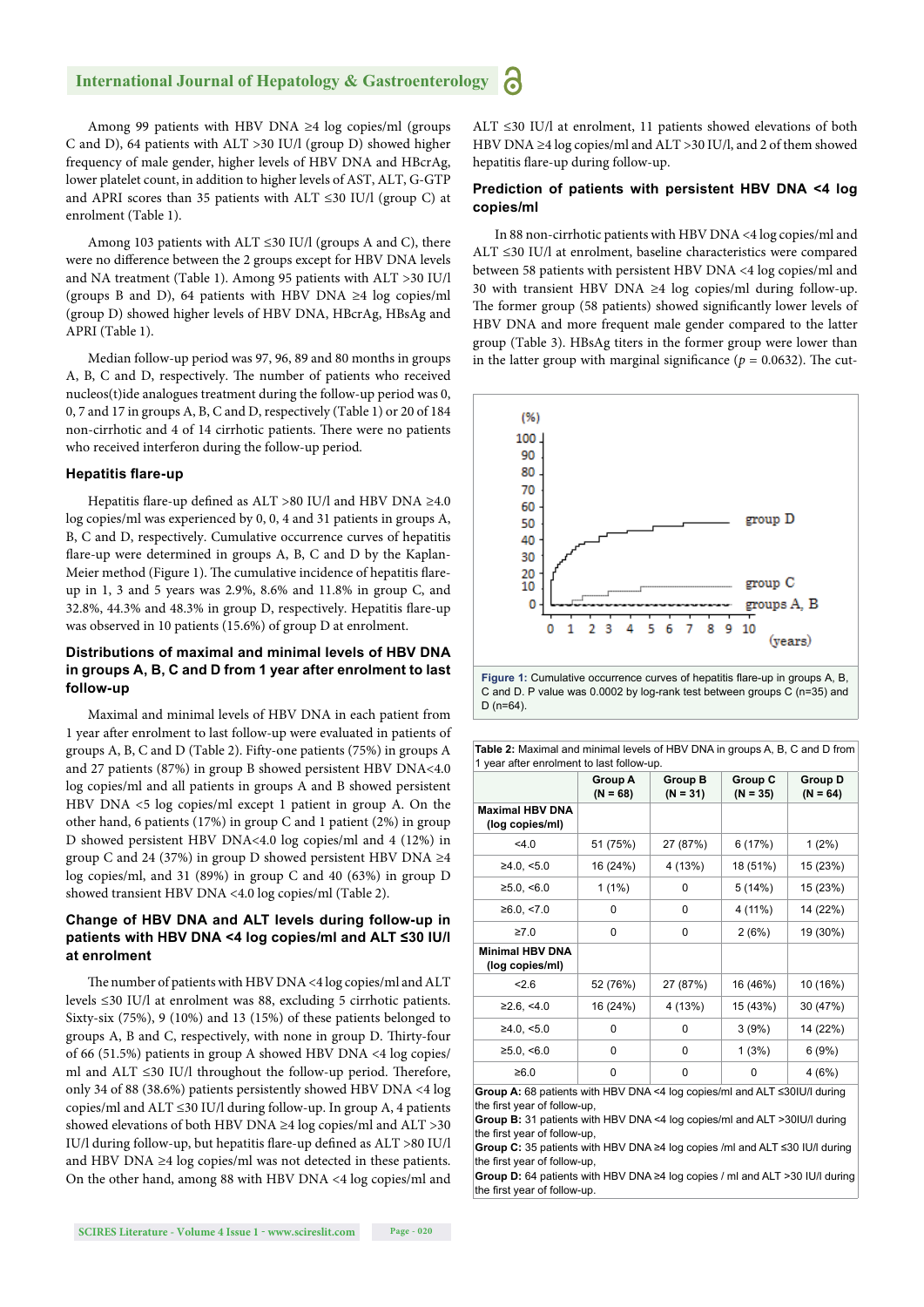off value of HBV DNA level and HBsAg titer for HBV DNA level elevation equal to or greater than 4 log copies/ml was 3.0 log copies/ ml (AUROC=0.6805, 95% CI: 0.5608-0.8002, *p* = 0.0031) and 3.05 log IU/ml (AUROC = 0.6216, 95% CI: 0.5059-0.7374, *p* = 0.0395) by ROC curve analysis, respectively. HBsAg levels were below 3.05 log IU/ml in 31 patients (53.4%) of the former group and in 8 patients (26.7%) of the latter group ( $p = 0.0233$ ). The diagnostic performance of the 3.05 log IU/ml cut-off to identify an inactive carrier showed sensitivity of 53%, specificity of 73%, and diagnostic accuracy of 60%, while that of the 2.0 log IU/ml cut-off showed sensitivity of 31%, specificity of 97%, and diagnostic accuracy of 53%.

#### **Development of hepatocellular carcinoma**

Hepatocellular Carcinoma (HCC) developed in 9 patients: 1 in group  $A$ ,  $2$  in group  $C$ ,  $6$  in group  $D$ . They were all cirrhotic except for 2 patients, 1 in group  $C$  and 1 in group  $D$ . These 9 patients with HCC showed significantly higher levels of HBV DNA, HBcrAg, AST, G-GTP, AFP, and lower platelet counts and higher frequency of cirrhosis at enrolment and higher frequency of hepatitis flare-up during follow-up than the 189 patients without development of HCC (Table 4). The cumulative occurrence curves of HCC development were determined according to cirrhotic status by the Kaplan-Meier method (Figure 2). There were no patients who developed HCC after HBsAg loss during the follow-up period in this study.

#### **Cause of death**

Overall death occurred in 2 patients, one cirrhotic in group B and one non-cirrhotic in group D. The cause of death was gastrointestinal bleeding and HCC, respectively.

| <b>Table 3:</b> Baseline characteristics of patients with maximal HBV DNA <4 log |  |
|----------------------------------------------------------------------------------|--|
| copies/ml and with maximal HBV DNA ≥4 log copies/ml during follow-up among       |  |
| non-cirrhotic patients with HBV DNA <4 log copies/ml and ALT $\leq$ 30 IU/l at   |  |
| enrolment.                                                                       |  |

|                                         | <b>Maximal HBV</b><br>DNA<4 log<br>copies/ml | <b>Maximal HBV</b><br>DNA≥4 log<br>copies/ml | p-value |
|-----------------------------------------|----------------------------------------------|----------------------------------------------|---------|
| Patient number, n                       | 58                                           | 30                                           |         |
| Age (range), years                      | 46 (5, 73)                                   | 45 (22, 86)                                  | 0.8086  |
| Male, $n$ $%$                           | 29 (50)                                      | 7(23)                                        | 0.0219  |
| BMI (range), $kg/m2$                    | 22.3 (16.7, 30.3)                            | 20.7 (17.7, 31.2)                            | 0.0755  |
| Genotype (A/B/C/D/UD)                   | 2/8/35/1/10                                  | 3/6/20/0/0                                   | 0.0998  |
| HBV DNA (range), log copies/<br>ml      | $2.7$ ( $<$ 2.6, 3.9)                        | $3.1$ (<2.6, 3.9)                            | 0.0047  |
| HBcrAg (range), logU/ml                 | $<$ 3.0 ( $<$ 3.0, 5.5)                      | $<$ 3.0 ( $<$ 3.0, 6.0)                      | 0.5757  |
| HBsAg (range), logIU/ml                 | $3.0(-1.2, 4.6)$                             | 3.5(2.0, 4.4)                                | 0.0632  |
| AST (range), IU/I                       | 20 (11, 34)                                  | 22 (10, 29)                                  | 0.5570  |
| ALT (range), IU/I                       | 17(7, 30)                                    | 17 (6, 27)                                   | 0.5516  |
| G-GTP (IU/I)                            | 16 (6, 71)                                   | 16(8, 54)                                    | 0.3633  |
| Platelets (range), x10 <sup>4</sup> /µl | 22.8 (14.7, 40.7)                            | 23.0 (16.5, 33.4)                            | 0.4676  |
| <b>APRI</b>                             | 0.285(0.108,<br>0.524)                       | 0.247(0.101,<br>0.433)                       | 0.7647  |
| FIB-4 index                             | 0.990(0.060,<br>2.600)                       | 0.950(0.350,<br>2.810)                       | 0.9579  |
| AFP (range), ng/ml                      | 2.6(0.5, 10.4)                               | 3.1(1.2, 23.6)                               | 0.3139  |

HBV: Hepatitis B Virus; BMI: Body Mass Index; UD: Undetermined; HBcrAg: Hepatitis B Core-related Antigen; HBsAg: Hepatitis B Surface Antigen; AST: Aspartate Aminotransferase; ALT: Alanine Aminotransferase; G-GTP: γ-Glutamyl Transpeptidase; APRI: Aspartate Aminotransferase to Platelet Ratio Index; AFP: α-Fetoprotein.

**Table 4:** Baseline characteristics between patients with and without HCC development.

| uu vuupu on k                           |                                |                                   |          |  |
|-----------------------------------------|--------------------------------|-----------------------------------|----------|--|
|                                         | <b>With HCC</b><br>development | <b>Without HCC</b><br>development | p-value  |  |
| Patient number                          | 9                              | 189                               |          |  |
| Age (range), years                      | 54 (41, 64)                    | 46 (5, 86)                        | 0.0948   |  |
| Male, n (%)                             | 5(56)                          | 100 (53)                          | >0.9999  |  |
| BMI (range), kg/m <sup>2</sup>          | 22.4 (18.2, 28.7)              | 22.5 (16.7, 34.7)                 | 0.9508   |  |
| Genotype (A/B/C/D/UD)                   | 0/0/9/0/0                      | 7/36/125/2/15                     | 0.3763   |  |
| HBV DNA (range), log copies/<br>ml      | 4.6(3.5, 6.6)                  | $3.4$ (<2.6, >7.6)                | 0.0059   |  |
| HBcrAg (range), logU/ml                 | $5.1$ (< $3.0, 5.8$ )          | $<$ 3.0 ( $<$ 3.0, $>$ 6.8)       | 0.0088   |  |
| HBsAg (range), logIU/ml                 | 3.9(0.7, 4.0)                  | $3.2(-1.2, 4.9)$                  | 0.2384   |  |
| AST (range), IU/I                       | 42 (17, 68)                    | 23 (10, 133)                      | 0.0232   |  |
| ALT (range), IU/I                       | 45 (11, 57)                    | 22 (6, 153)                       | 0.1001   |  |
| G-GTP (range), IU/I                     | 51 (12, 242)                   | 20 (6, 144)                       | 0.0209   |  |
| AFP (range), ng/ml                      | 6.7(1.9, 104.9)                | 2.7(0.5, 19.8)                    | 0.0149   |  |
| Platelets (range), x10 <sup>4</sup> /µl | 11 (5.1, 20.1)                 | 22.2 (6.5, 40.7)                  | < 0.0001 |  |
| Cirrhosis, n (%)                        | 7 (78)                         | 7(3.7)                            | < 0.0001 |  |
| Hepatitis flare-up, n (%)               | 5(56)                          | 30(16)                            | 0.0097   |  |

HCC: Hepatocellular Carcinoma; BMI: Body Mass Index; UD: Undetermined; HBV: Hepatitis B Virus; HBcrAg: Hepatitis B Core-related Antigen; HBsAg: Hepatitis B Surface Antigen; AST: Aspartate Aminotransferase; ALT: Alanine Aminotransferase; G-GTP, γ-Glutamyl Transpeptidase; AFP: α-Fetoprotein Hepatitis flare-up defined as ALT >80 IU/l and HBV DNA ≥4 log copies/ml.



**Figure 2:** Cumulative occurrence curves of HCC development in cirrhotic (A) and non-cirrhotic patients (B). P value was <0.0001 by log-rank test between cirrhotic (n=14) and non-cirrhotic (n=184) patients.

#### **DISCUSSION**

We investigated HCC development and survival, and changes of HBV DNA and ALT levels in HBeAg-negative carriers with a median follow-up of 7.6 years, and we found that HBV carriers in group A (HBV DNA <4 log copies/ml and ALT  $\leq$ 30 IU/l during the first year of follow-up) showed no death, no development of HCC and no hepatitis flare-up if inactive cirrhosis was excluded, although half of these patients showed transient elevation of HBV DNA levels equal to or greater than 4 log copies/ml.

ALT elevation is usually accompanied by HBV DNA above 5 to 6 log copies/ml in chronic hepatitis B. In the present study, patients in group B had higher frequency of fatty liver and higher levels of BMI than those in group A. Therefore ALT elevation more than 30 IU/l in group B would not be due to hepatitis B but rather to other causes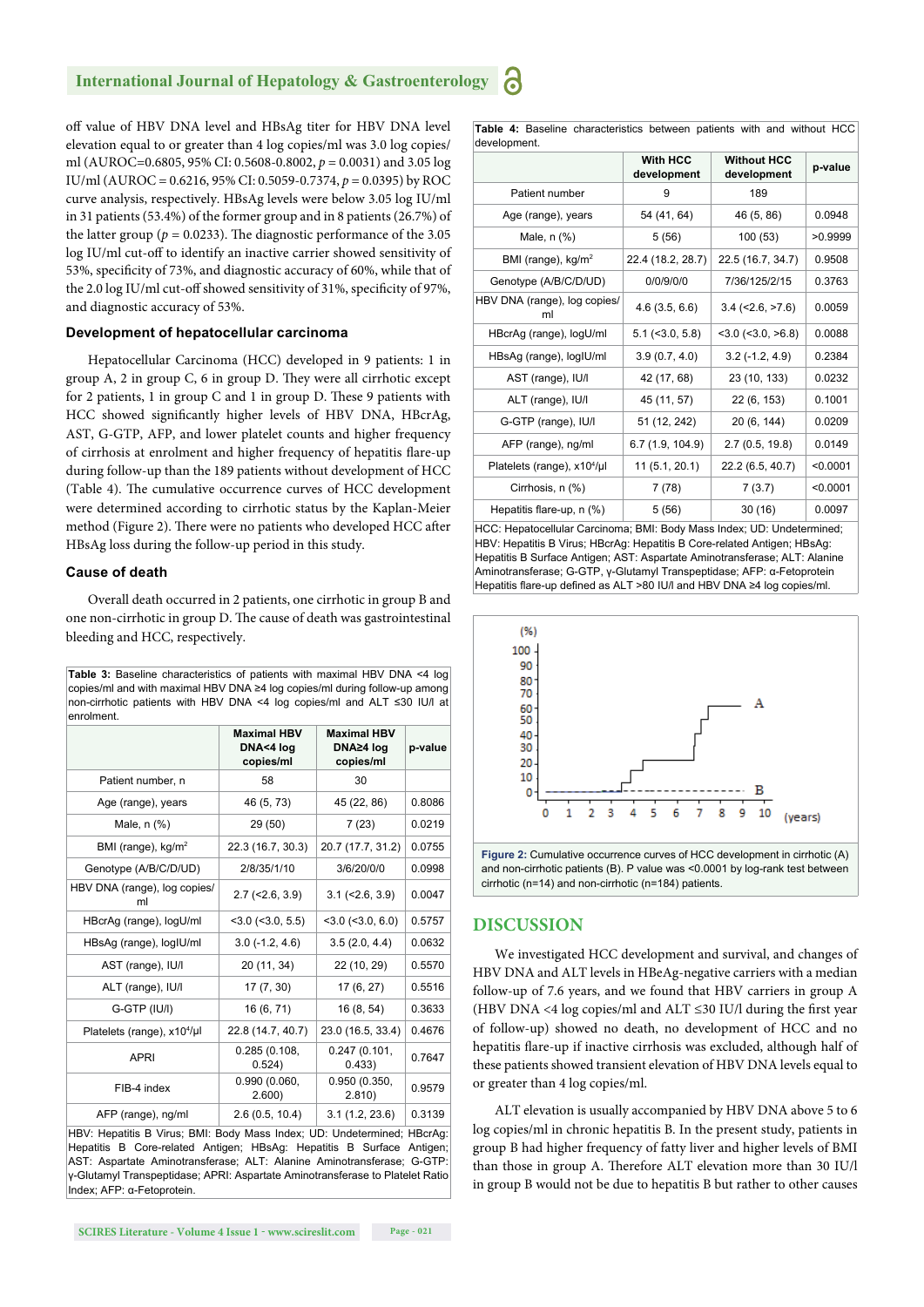such as fatty liver, as shown in a population-based cohort study by Spradling et al. [17].

An inactive carrier state is defined as negative for HBeAg, HBV DNA <4 log copies/ml and persistent ALT lower than the upper limit of normal with minimal or no necroinflammation and minimal to mild fibrosis on liver biopsy  $[7,8]$ . As liver biopsy is not easy to perform in clinical practice, the diagnosis of inactive carrier mainly depends on the results of blood tests, such as HBeAg/anti-HBe status and the levels of HBV DNA and ALT. However, the HBV DNA and ALT levels fluctuate during the course of HBV infection. In the present study, 25 (26.9%) of 93 patients with HBV DNA <4 log copies/ml and ALT ≤30 IU/l at enrolment showed elevations of HBV DNA ≥4 log copies/ml and/or ALT >30 IU/l during the first year of follow-up. Two of the 25 patients showed hepatitis flare-up defined as  $ALT > 80$  IU/l and HBV DNA ≥4 log copies/ml and one non-cirrhotic patient among the 25 patients, who belonged to group C, developed HCC during the follow-up period, while none in group A showed hepatitis flare-up. Furthermore, 3 of the 25 patients were treated with nucleot(s)ide analogues during follow-up while none of the patients in group A were treated with the antiviral drugs. Thus, it is evident that a single-point evaluation of HBV DNA and ALT levels is insufficient to select inactive carriers, but a one-year monitoring of HBV DNA and ALT levels consisting of three separate examinations would be reasonable for selecting inactive carriers.

Of course, accurate prediction of inactive carriers by a singlepoint evaluation is desirable, and recent reports showed serum HBsAg titers as a promising candidate [18-21]. In the present study, HBsAg titer at enrolment was significantly lower in group A than in group  $D$  ( $p = 0.0446$ ), but among 88 non-cirrhotic patients with HBV DNA <4 log copies/ml and ALT ≤30 IU/l at enrolment, HBsAg titer was marginally different between patients with persistent HBV DNA <4 log copies/ml and those with transient HBV DNA ≥4 log copies/ ml throughout the follow-up period (Table 3). A 2 log IU/ml cut-off of serum HBsAg identified inactive carriers with 97% specificity in the present study, but the diagnostic performance of the 3.05 log IU/ ml cut-off to identify inactive carriers showed only 60% diagnostic accuracy, a much lower frequency compared to previous reports [18-21]. But this is comparable to the report by Park et al., in which genotype C HBeAg negative carriers were investigated and a HBsAg cut-off level of less than 850 IU/ml predicted inactive carriers with 63.5% diagnostic accuracy [22]. Our study showed that 27 patients with baseline HBsAg  $\geq$ 3.05 logIU/ml were significantly younger than 31 with HBsAg <3.05 log IU/ml (37.4±15.8 vs 50.8±15.1, *p* = 0.0018) among the 58 patients with persistent HBV DNA <4 log copies/ml. Therefore, evaluation of serum HBsAg titer might not be useful for the identification of younger HBeAg-negative inactive carriers.

HCC developed in 9 patients, and all but 2 were cirrhotic. Careful follow-up is necessary for cirrhotic patients with HBV DNA <4 log copies/ml and ALT ≤30 IU/l, as one cirrhotic patient in group A developed HCC.

There were some limitations to this study. This is a retrospective study with a relatively small cohort size. Therefore, some selection bias might have affected the results. Still, the patients were consecutively enrolled if they had no exclusion criteria and blood examinations were performed regularly at one institution. Liver biopsy was not conducted in patients who were classified as inactive carriers because they were asymptomatic and had no clinical complications, and histologically significant liver disease was considered rare [23]. There were 24 patients who received NA treatment during the follow-up period, 0, 0, 7 and 17 patients in groups A, B, C and D, respectively. Therefore this could be bias for evaluations of natural history in patients of groups C and D, but not of groups A and B. In the present study, the sample size of the HCC group was too small to apply Cox proportional hazards model, therefore we could not determine the most significant factors associated with HCC development.

In conclusion, favorable prognosis of inactive carriers was clearly shown in comparison to patients with HBeAg-negative chronic hepatitis, and careful follow-up of inactive cirrhosis with HBV DNA <4 log copies/ml and ALT ≤30 is essential.

#### **ACKNOWLEDGEMENTS**

The authors thank the staff of Chiba University Hospital and the members of research group.

#### **CONFLICT OF INTEREST**

This study was supported by Practical Research on Hepatitis from the Ministry of Health, Labor and Welfare (2012-Kanen-Ippan-007).

#### **REFERENCES**

- 1. Ott JJ, Stevens GA, Groeger J, Wiersma ST. Global epidemiology of hepatitis B virus infection: new estimates of age-specific HBsAg seroprevalence and endemicity. Vaccine. 2012; 30: 2212-2219. https://goo.gl/t3QHsu
- 2. Trépo C, Chan HL, Lok A. Hepatitis B virus infection. Lancet 2014; 384: 2053- 2063. https://goo.gl/QLDUS4
- 3. Simonetti J, Bulkow L, McMahon BJ, Homan C, Snowball M, Negus S, et al. Clearance of hepatitis B surface antigen and risk of hepatocellular carcinoma in a cohort chronically infected with hepatitis B virus. Hepatology. 2010; 51: 1531-1537. https://goo.gl/E9Afpv
- 4. Liu J, Yang HI, Lee MH, Lu SN, Jen CL, Wang LY, et al. Incidence and determinants of spontaneous hepatitis B surface antigen seroclearance: a community-based follow-up study. Gastroenterology. 2010; 139: 474-482. https://goo.gl/bTXoR7
- 5. Arai M, Togo S, Kanda T, Fujiwara K, Imazeki F, Yokosuka O, Quantification of hepatitis B surface antigen can help predict spontaneous hepatitis B surface antigen seroclearance. Eur J Gastroenterol Hepatol. 2012; 24: 414- 418. https://goo.gl/m9hGV3
- 6. Kobayashi M, Hosaka T, Suzuki F, Akuta N, Sezaki H, Suzuki Y, et al. Seroclearance rate of hepatitis B surface antigen in 2,112 patients with chronic hepatitis in Japan during long-term follow-up. J Gastroenterol. 2014; 49: 538-546. https://goo.gl/zpw16D
- 7. Lok AS, McMahon BJ. Chronic hepatitis B. Hepatology. 2007; 45: 507-539. https://goo.gl/J782yL
- 8. Keeffe EB, Dieterich DT, Han SH, Jacobson IM, Martin P, Schiff ER, et al. A treatment algorithm for the management of chronic hepatitis B virus infection in the United States: 2008 update. Clin Gastroenterol. Hepatol. 2008; 6: 1315-1341. https://goo.gl/nkasBn
- 9. Lok AS, Lai CL, Wu PC, Leung EK, Lam TS. Spontaneous hepatitis B e antigen to antibody seroconversion and reversion in Chinese patients with chronic hepatitis B virus infection. Gastroenterology. 1987; 92: 1839-1843. https://goo.gl/Z3uJbv
- 10. Davis GL, Hoofnagle JH, Waggoner JG. Spontaneous reactivation of chronic hepatitis B virus infection. Gastroenterology. 1984; 86: 230-235. https://goo.gl/C7qTyc
- 11. Lok AS, Lai CL. Acute exacerbations in Chinese patients with chronic hepatitis B virus (HBV) infection. Incidence, predisposing factors and etiology. J Hepatol. 1990; 10: 29-34. https://goo.gl/W7Exeu
- 12. Hui CK, Cheung WW, Au WY, Lie AK, Zhang HY, Yueng YH, et al. Hepatitis B reactivation after withdrawal of pre-emptive lamivudine in patients with haematological malignancy on completion of cytotoxic chemotherapy. Gut. 2005; 54: 1597-1603. https://goo.gl/MqkSba
- 13. Gaiani S, Gramantieri L, Venturoli N, Piscaglia F, Siringo S, D'Errico A, et al. What is the criterion for differentiating chronic hepatitis from compensated cirrhosis? A prospective study comparing ultrasonography and percutaneous liver biopsy. J Hepatol. 1997; 27: 979–985. https://goo.gl/Xr9ShK